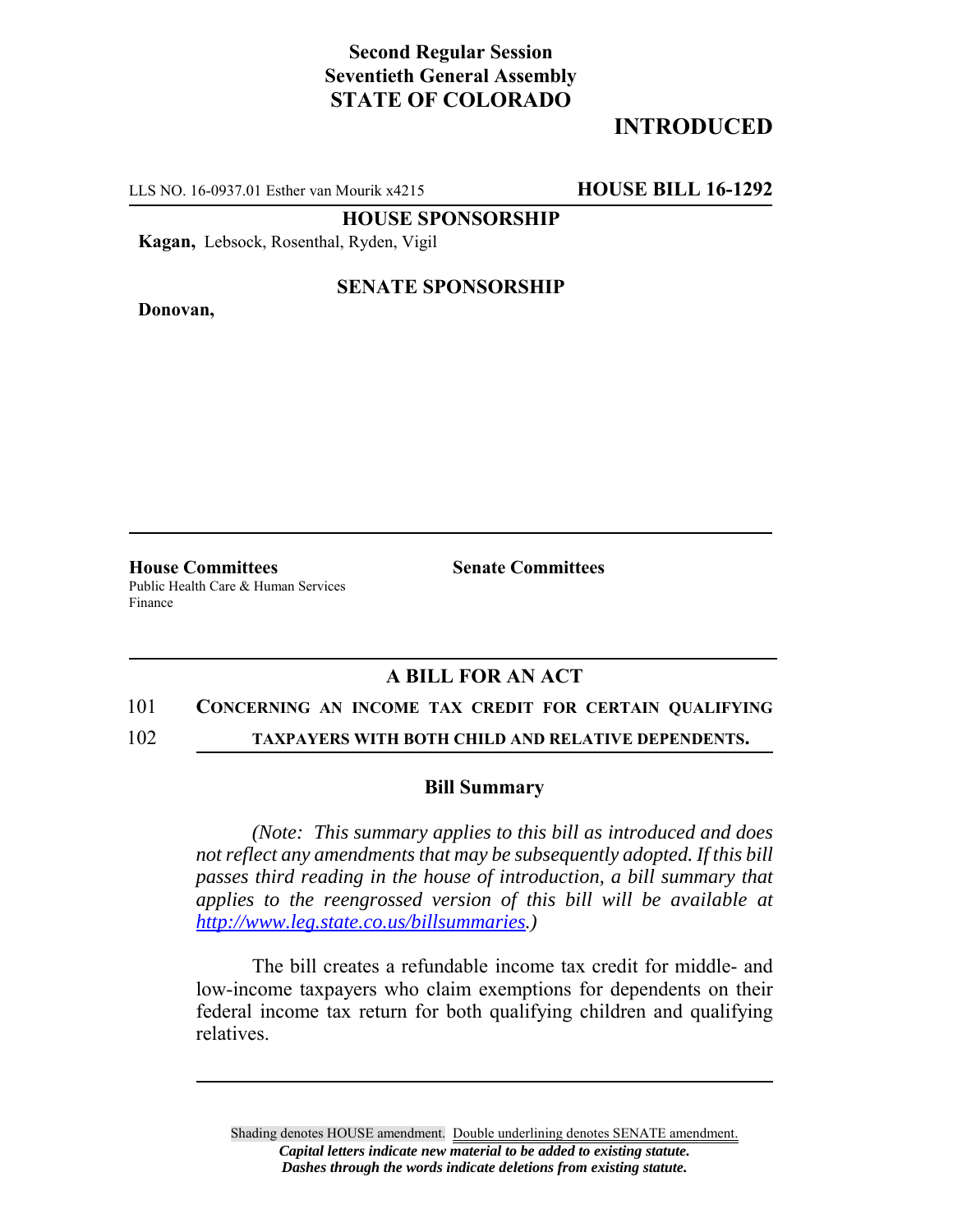*Be it enacted by the General Assembly of the State of Colorado:*

 **SECTION 1. Legislative declaration.** The general assembly hereby finds and declares that the intended purpose of the tax expenditure in this act is to give assistance to the "sandwich generation", those caregivers who find themselves sandwiched in between caring for younger loved ones such as children and their elder parents or other elder family members.

 **SECTION 2.** In Colorado Revised Statutes, **add** 39-22-538 as follows:

 **39-22-538. Income tax credit for qualifying taxpayers with both child and relative dependents - definition - repeal.** (1) AS USED 12 IN THIS SECTION, "QUALIFIED TAXPAYER" MEANS A TAXPAYER:

 (a) WITH FEDERAL GROSS INCOME AT OR BELOW TWO HUNDRED 14 PERCENT OF THE NATIONAL MEDIAN HOUSEHOLD INCOME OF ITS SIZE, BASED ON THE MOST RECENT DATA AVAILABLE PUBLISHED BY THE UNITED STATES CENSUS BUREAU; AND

 (b) WHO CLAIMS EXEMPTIONS FOR DEPENDENTS ON HIS OR HER FEDERAL INCOME TAX RETURN FOR BOTH QUALIFYING CHILDREN AND QUALIFYING RELATIVES.

20 (2) (a) FOR TAX YEARS COMMENCING ON OR AFTER JANUARY 1, 2016, BUT PRIOR TO JANUARY 1, 2019, THERE IS ALLOWED TO ANY 22 QUALIFIED TAXPAYER ONE CREDIT PER HOUSEHOLD IN THE AMOUNT OF THREE THOUSAND SIX HUNDRED DOLLARS AGAINST THE TAX IMPOSED BY THIS ARTICLE.

25 (b) IN THE CASE OF TWO TAXPAYERS FILING A JOINT RETURN, THE CREDIT MAY NOT EXCEED THREE THOUSAND SIX HUNDRED DOLLARS IN ANY TAXABLE YEAR.IN THE CASE OF TWO TAXPAYERS WHO MAY LEGALLY